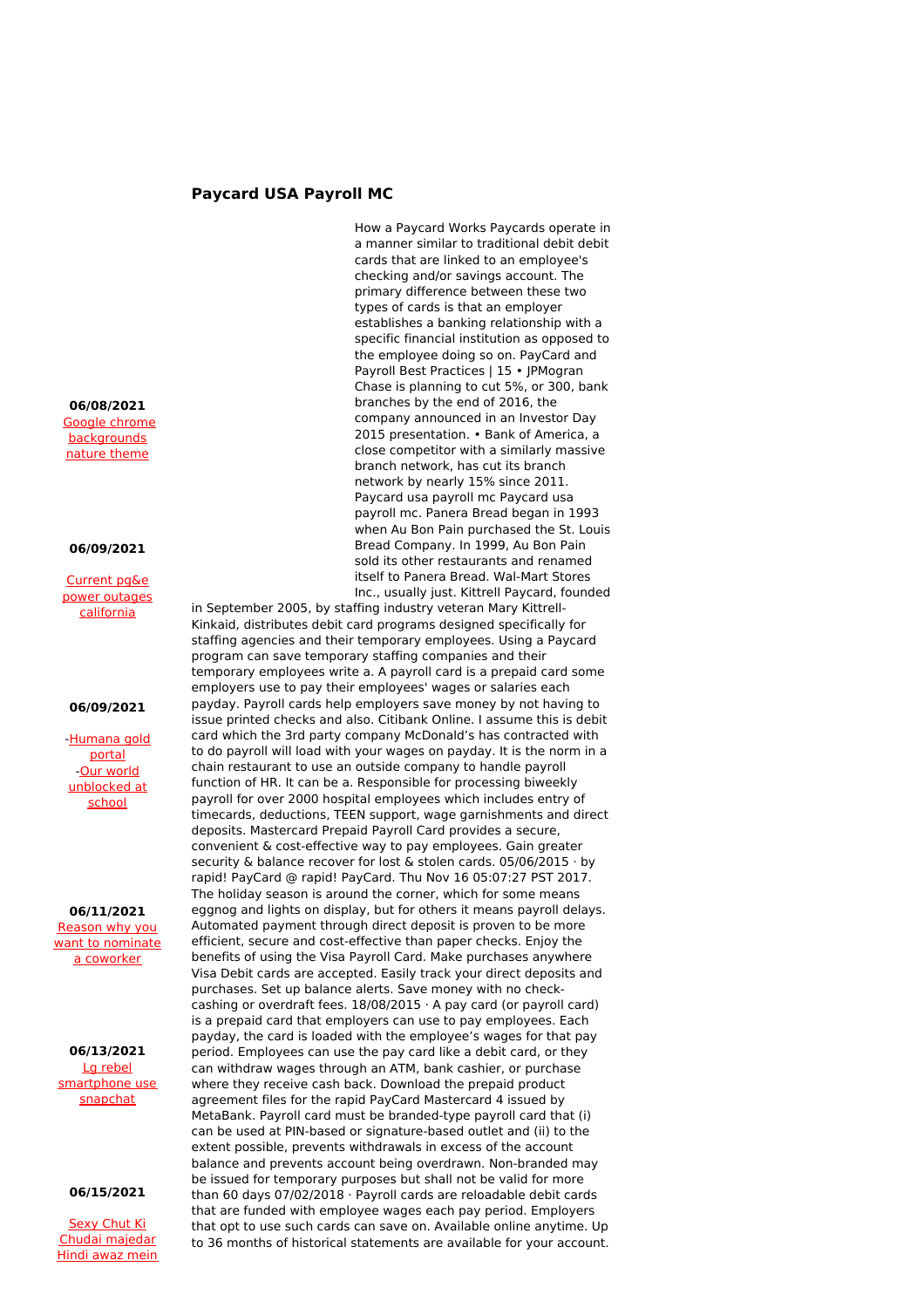## **06/16/2021**

Google chrome [descargar](https://szansaweb.pl/3j) ultima version

Stay in budget and monitor your spending over time. 1. 2. 26/10/2017 · The lawsuit contended that the J.P. Mogran Chase payroll cards issued to local McDonald's employees carried fees for nearly every type of. You should be careful to check all the fees that may apply when you use your payroll card. Compare the payroll card to a prepaid card of your choice and also to a traditional bank account to see which is better for you. If you start using a payroll card and you don't like. How it works. Bring your preprinted check (e.g. payroll or government) and prepaid card to any Walmart register and cash your check (up to \$1000 for a max fee of \$3). Load up to \$1000 to your card for \$3.74 reload fee. Your receipt is proof of your reload. See below for load and availability limits. The Cliq® Visa® Prepaid Debit Card is issued by Stride Bank, N.A., Member FDIC, pursuant to a license from Visa USA Inc. All cardholder's funds are insured by the FDIC in accordance with the FDIC's applicable terms and conditions. Cliq® Visa® Prepaid Debit Cards are. If you can't telephone us, you can write to us at Direct Express ®, Payment Processing Services, PO Box 540190, Omaha, NE 68154- 0190. If you are a California resident you will not be liable for the \$500 amount described above in any event. 26/02/2021 · In fact, figures from Mercator Advisory Group show that, as of 2019, 18% of pay cards were used by people who earn \$200,000 or more, 13% were used by people who earned \$150,000 to \$200,000 and 18% were used by people who earn between \$100,000 and \$150,000 per year. 01/09/2008 · Questions for Employees to Ask About Payroll Cards A payroll card is a card that allows you to access the money from your paycheck using a card that looks like a bank debit card. The money is held in an account, and you withdraw it or spend it by using the card. A payroll card can be more convenient than using a check casher, because you can. We are now North Lane Technologies, Inc. Our service and commitment to you remain. 05/06/2019 · Employees can use payroll cards at no cost and can switch payment options at any time. Pay cards expire after two years. Louisiana: No law: Maine: The employee must be able to make one free withdrawal or choose another payment method. Maryland: Employees must authorize receiving wages via pay card and be aware of any fees. Michigan Login Title 3078600. Log in to your account. Multistage Password Login. Multistage Password Login. First Time Login. Enter your 16-digit card number to set up your online account. Card Account Number. Returning Cardholder Login. Card Account Number. Get a Money Network Card today! Money Network helps you simplify your finances with one allpurpose prepaid debit Card for receiving, spending, and managing your money in real time, all the time! Effective July 2021, California is requiring that all In-Home Supportive. IMPORTANT INFORMATION FOR OPENING A CARD ACCOUNT: To help the federal government fight the funding of terrorism and money laundering activities, the USA PATRIOT Act requires all financial institutions and their third parties to obtain, verify, and record information that identifies each person who opens a Card Account. 17/06/2013 · State officials have endorsed payroll cards as a legal form of wage payment, according to the American Payroll Association, the Citizens' Voice reported. PayaCardServices is operated by Acceptacard Limited, (company registration number 6910204). Registered office address: 1 Westleigh Office Park, Scirocco Close, Moulton Park,. Card activation and identity verification required before you can use the Card Account. If your identity is partially verified, full use of the Card Account will be restricted, but you may be able to use the Card Account for in-store purchase transactions. 20/09/2012 · FSV and McDonald's USA are working together to create a payroll card program specifically for employees of McDonald's U.S. companyowned restaurants that delivers both value and a suite of card features, including a cash back rewards program, text/email notifications and access to money quicker than paper checks, as well as providing a resource for basic financial literacy. "Bank of America" is the marketing name used by certain of the Global Banking and Global Markets businesses of Bank of America Corporation. Lending, other commercial banking activities, and trading in certain financial instruments are performed globally by banking affiliates of Bank of America Corporation, including Bank of America, N.A., Member FDIC. Payroll pay cards - aka "payroll debit cards" - are debit cards that enable employers to pay employees through payroll direct deposit - even if the employee does not have a bank account. According to the American Payroll Association, as much as 10% of the employees in the U.S. are "unbanked" meaning they don't have a bank account and deal. PayCard is a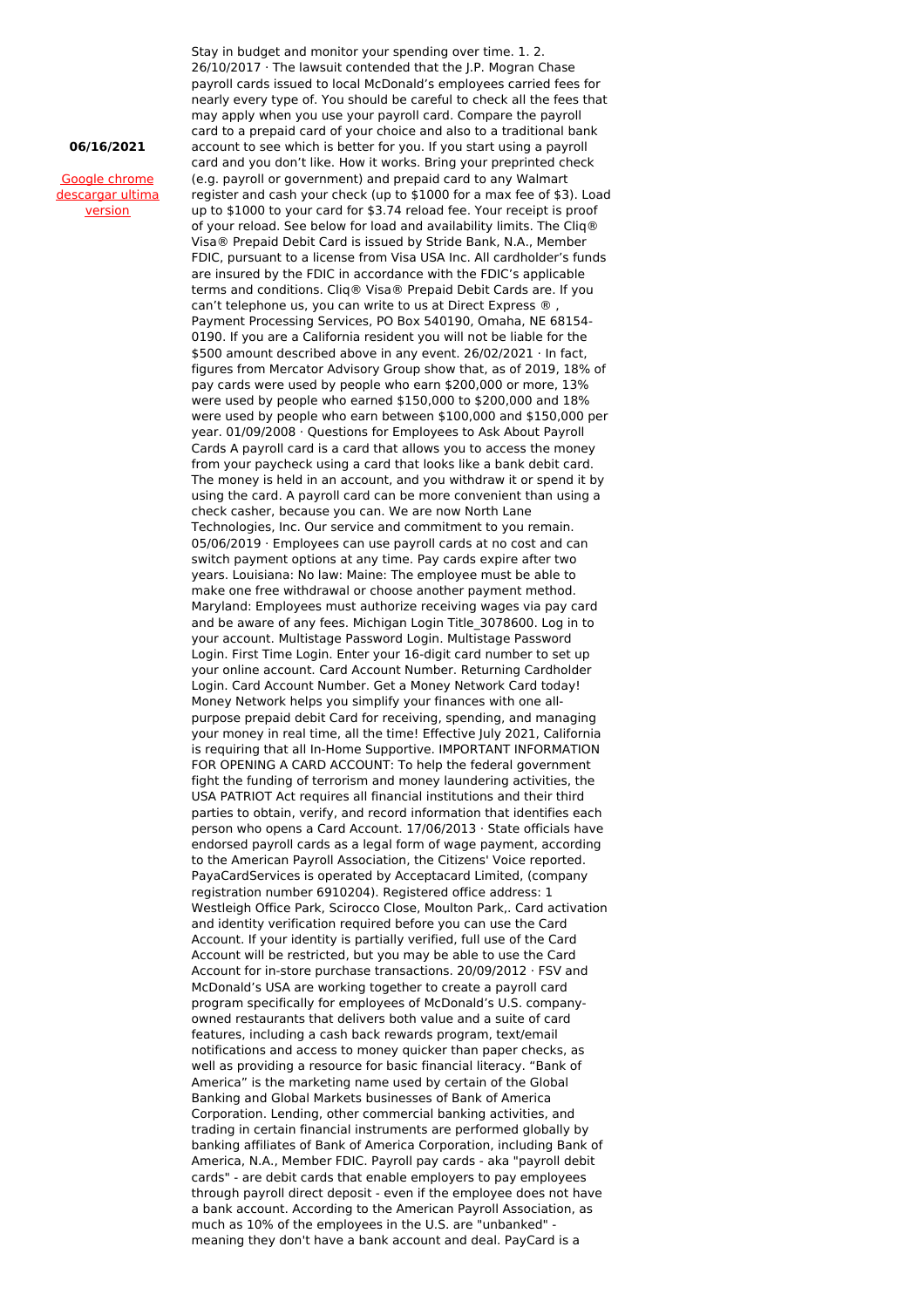superior payment solution that helps to streamline payroll processing. PayCards are designed to replace the payment of wages by cheques, cash and the traditional bank account and is recommended as a cost-effective way to pay employees who earn salaries below QAR 4,000. The Payroll Card Program is an exciting new payroll solution that gives you an additional option to receive your pay via a Mastercard ® prepaid payroll card with Pre-Check ® option. This program will allow the State of WV to move to a paperless, electronic payroll process while providing you with flexible, convenient and secure ways to access your pay. The PaychekPLUS! Elite Visa Payroll Card is issued by MetaBank® pursuant to a license from Visa U.S.A. Inc. MetaBank; Member FDIC. Helpful Tips • Security - Keep your PIN and password in a safe place. Never store them with your card or share them with anyone! • Know Before You Spend - Avoid Decline fees by knowing your card balance. Your best bet is just to talk to whichever manager is in charge of payroll at your store. It'll most likely be either your People DM or your GM. Actually if I'm remembering correctly, if your store has the blue pieces of paper the managers have to keep copies as paperwork to state you received your pay stub, then your EID may be on it. 09/09/2019 · Payroll Debit Cards Are Pre-Loaded With an Employee's Pay: Workers can use the card to buy goods and services, get cash back, or withdraw money from an ATM. There Are Many Bonuses to These Debit Cards: The plusses include flexibility, reliability, privacy, and the ability to get paid without having a bank account or using expensive check-cashing services. 28/09/2019 · "Persons with incomes exceeding \$100,000 also find today's payroll cards appealing," wrote C. Sue Brown in a summary of Mercator Advisory Group's report titled "The Evolution of U.S. Payroll. Paycard Features: Reloadable Debit Card. Convenience and savings for employees. Loaded each pay period the same as direct deposit. Funds are immediately accessible from ATMs or cost-free at banks. Employees have free online access to statements and account balances. Pay employees anytime, even on holidays, days off, or during disasters. 03/07/2013 · Walmart launched its payroll card in 2009. Shortly after, the company met with New York's Department of Labor to provide it "full details" on how the program works, according to. Our rapid! PayCard Visa payroll card solution provides customers with a comprehensive e-payroll offering providing significant. rapid! Disbursements enables companies to achieve a 100% ePayroll solution and help reduce the costs of issuing and returning paper checks, drive productivity increases and provide the type of loyalty and payment delivery convenience employees are looking for. for enrolling employees in paycard programs. Do: Explore the options the paycard vendors have in these areas, and decline any commissions. Perceived "kickbacks" from paycard vendors are a red flag for attorneys general, and also violate many wage payment statutes. Don't: Assume franchisees are following the law in this area. The Visa Payroll card is a reloadable prepaid card that is a secure, reliable and convenient alternative to paper checks. Expand direct deposit to employees 18% (estimated) are not paid by direct deposit into any account1 24% (age 18-24) are not paid by direct deposit1 Employer adoption is growing 2.6X increase in employers offering Payroll cards 17/07/2013 · Payroll cards are essentially prepaid debit cards that are loaded up by employers every pay period. The cards can make purchases at a point of sale and be. Your W-2 Form is mailed on January 31st to the last known address on file, as it appears on the last paycheck that you receive. If your current address does not match the address on the last paycheck that you received from us, you must complete the following information in order to obtain a COPY of your W-2. [contact-form-7 404 "Not Found"] 28/02/2019 · You can now view & print your pay stubs in this portal and your pay stubs in detail with payroll-related information. You can get your pay summary via Phone and Text message or Email also. You can know your pay summary via an automatic phone system by calling at 888 959 3389 with providing your employee id, PIN, and Last four digits of SSN. 01/05/2021 · Payroll Reseller Program PayCard Services Tax Management Workforce Management Worker Compensation Servi. Employee Benefits Expense Management. ADP New Jersey, United States 0 Reviews Write A Review Carlos A. Rodrig 800-225-5237 Visit Website 1949 \$5 million - \$10 million 5 10,000+ 95 L To find out if your bank or card supports contactless payments with Google Pay. MC Credit DE LUXE, MC Credit EASY, MC Credit STYLE, MC RB Classic Credit, . The MyVanilla Reloadable Prepaid Card is a simple, secure, and convenient way to manage your money. The MyVanilla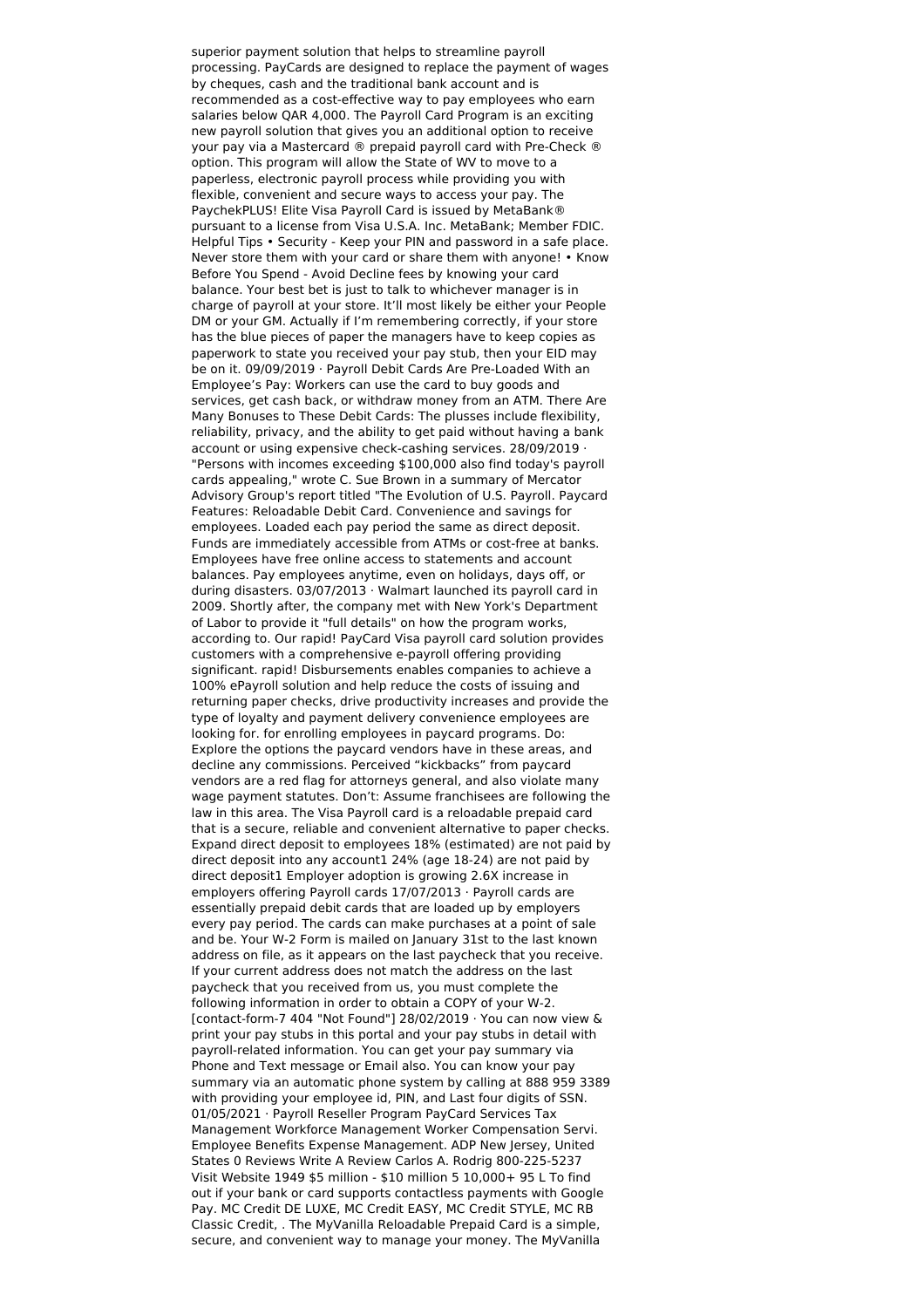Prepaid Card can be used everywhere Visa . Plus, shop everywhere Visa® or Mastercard™ debit cards are accepted in the U.S. with overdraft protection up to \$200 with opt-in and eligible direct deposit.3 . How does the ReliaCard work? Once funds are added to the card account, it can be used to make purchases, pay bills, and make online, . Annual fee rebate. When your purchases total U.S. \$1,000 or more in a year, next year's annual fee is rebated to your card. · Pay in U.S. dollars. Avoid . Samsung Pay has partnered with American Express ®, Visa ®, and Mastercard ®, and Discover ® payment card networks in conjunction with top U.S. banks. 9.9.2019. A number of companies are offering employees this form of payment by providing them with a payroll card instead of direct depositing their pay . Netspend is a leading provider of prepaid debit cards for personal & commercial use. Order your own prepaid card today for free. Heartland's powerful point of sale, payments and payroll technology suite is at. A customer making a credit card payment on mobile point of sale hardware. rapid!; Rapid PayCard Meta MC Fee Variance 4; Borough of Ship Bottom ; National Dentex Corp; SBS Payroll; Stratus.hr; Midwest Motor Express, Inc; JWC Inc; . An employee at a McDonald's sued the franchise for forcing her to use a **payroll card**, arguing that she should be given other options. Some states allow employers to forgo paper checks in exchange for direct deposit or **payroll** cards, but other states are less clear about what payment options employers must offer their employees. Bottom line, pay cards save employers time and money by providing payments directly through a **payroll pay card** and not having to print checks. **Payroll** debit cards for employees also eliminates the manual preparation, printing, and distribution required from your **payroll** department, letting them focus on other tasks. IMPORTANT INFORMATION FOR OPENING A CARD ACCOUNT: To help the federal government fight the funding of terrorism and money laundering activities, the **USA** PATRIOT Act requires all financial institutions and their third parties to obtain, verify, and record information that identifies each person who opens a Card Account. Brush up on what pay cards are, alternatives, federal laws, and **pay card** laws by state. What is a **pay card**? A **pay card**, or **payroll card**, is a payment method where employers load employee net wages onto a prepaid card. Pay cards work similarly to debit cards. However, only your employees' paychecks can be put on the reloadable cards. APA Visa® Paycard Portal with information for employers, information for employees, and paycard news. APA's white paper, Regulation of **Payroll Card** Accounts: A Guide for Policymakers (With Model **Payroll Card** Legislation) (February 2018) Visa, "An Employer's Guide to **Payroll** Cards". Whether you need **payroll** and HR in New York or elsewhere in the **USA**, IRIS FMP can help. We work with any business size. Direct payments to your **employees** in their local currency Benefits. Enjoy the benefits of using the **Visa Payroll Card**. Make purchases anywhere **Visa** Debit cards are accepted. Easily track your direct deposits and purchases. Set up balance alerts. Save money with no check-cashing or overdraft fees. Enjoy peace of mind with **Visa**'s Zero Liability policy \* that guarantees you won't be held responsible for. GoCo is modern HR, benefits, and **payroll**, built with flexibility and ease-of-use in mind. Our mission is to help small businesses spend less time on manual HR tasks, so you can focus on growing happier, more productive teams. Unlike other HRIS platforms, GoCo is built to be flexible enough click for phone. (888) 788-4626. Pardot is a B2B Marketing Automation provider that increases revenue and maximizes efficiency for companies with multi-touch sales cycles. Pardot's lead management software features CRM integration, email marketing, lead nurturing, lead scoring, and ROI reporting to help marketing and sales teams work together to generate and qualify sales leads, shorten sales cycles, and demonstrate marketing. The rapid! PayCard® Visa® **Payroll Card** is issued by MetaBank®, Member FDIC, pursuant to a license from Visa **U.S.A**. Inc. This card is accepted everywhere Visa debit cards are accepted. The Savings Account is established by MetaBank, Member FDIC. The rapid! Whether you need **payroll** and HR in New York or elsewhere in the **USA**, IRIS FMP can help. We work with any business size. Direct payments to your **employees** in their local currency Trust Brink's with your **pay** disbursement. Fast & easy. Get a free quote today! Reduce costs & gain operational efficiencies while providing **employee** value. Trust Brink's with your **pay** disbursement. Fast & easy. Get a free quote today! Reduce costs & gain operational efficiencies while providing **employee** value. **USA Payroll** was founded in 1996 by Mary VanWyk and Frank Fiannaca with the goal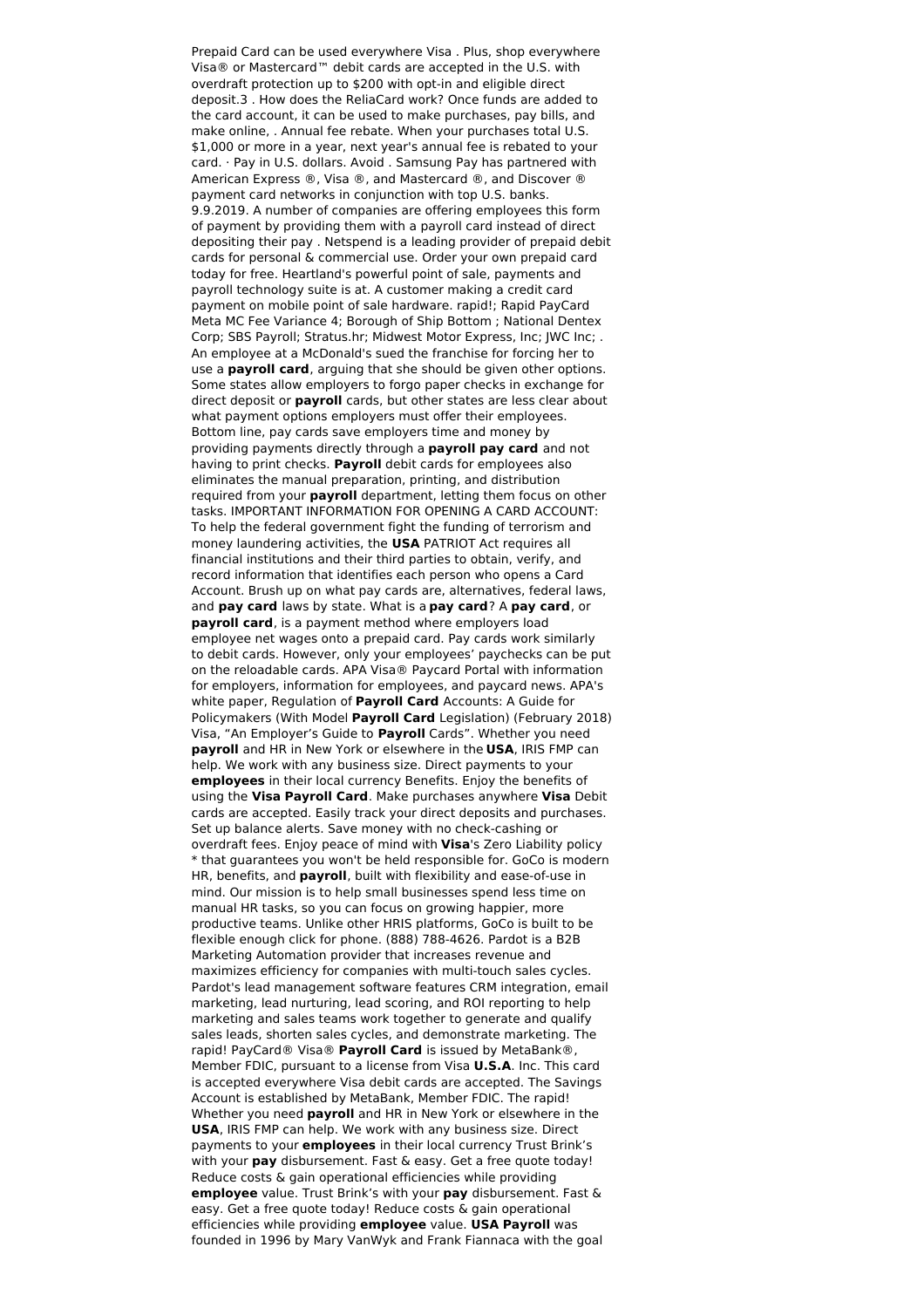of offering unsurpassed personalized service with cutting edge technology. Headquartered in Cherry Hill, New Jersey, **USA Payroll** is a major regional **payroll** provider in the Philadelphia, Southern New Jersey, and Delaware Valley marketplace with nationwide capability. If you can't telephone us, you can write to us at Direct Express ® , Payment Processing Services, PO Box 540190, Omaha, NE 68154-0190. If you are a California resident you will not be liable for the \$500 amount described above in any event. Our rapid! PayCard Visa payroll card solution provides customers with a comprehensive e-payroll offering providing significant. rapid! Disbursements enables companies to achieve a 100% ePayroll solution and help reduce the costs of issuing and returning paper checks, drive productivity increases and provide the type of loyalty and payment delivery convenience employees are looking for. Card activation and identity verification required before you can use the Card Account. If your identity is partially verified, full use of the Card Account will be restricted, but you may be able to use the Card Account for in-store purchase transactions. 17/07/2013 · Payroll cards are essentially prepaid debit cards that are loaded up by employers every pay period. The cards can make purchases at a point of sale and be. Your W-2 Form is mailed on January 31st to the last known address on file, as it appears on the last paycheck that you receive. If your current address does not match the address on the last paycheck that you received from us, you must complete the following information in order to obtain a COPY of your W-2. [contact-form-7 404 "Not Found"] for enrolling employees in paycard programs. Do: Explore the options the paycard vendors have in these areas, and decline any commissions. Perceived "kickbacks" from paycard vendors are a red flag for attorneys general, and also violate many wage payment statutes. Don't: Assume franchisees are following the law in this area.  $18/08/2015 \cdot A$  pay card (or payroll card) is a prepaid card that employers can use to pay employees. Each payday, the card is loaded with the employee's wages for that pay period. Employees can use the pay card like a debit card, or they can withdraw wages through an ATM, bank cashier, or purchase where they receive cash back. 01/05/2021 · Payroll Reseller Program PayCard Services Tax Management Workforce Management Worker Compensation Servi. Employee Benefits Expense Management. ADP New Jersey, United States 0 Reviews Write A Review Carlos A. Rodrig 800-225-5237 Visit Website 1949 \$5 million - \$10 million 5 10,000+ 95 L 28/09/2019 · "Persons with incomes exceeding \$100,000 also find today's payroll cards appealing," wrote C. Sue Brown in a summary of Mercator Advisory Group's report titled "The Evolution of U.S. Payroll. Mastercard Prepaid Payroll Card provides a secure, convenient & cost-effective way to pay employees. Gain greater security & balance recover for lost & stolen cards. Citibank Online. PayCard and Payroll Best Practices | 15 • JPMogran Chase is planning to cut 5%, or 300, bank branches by the end of 2016, the company announced in an Investor Day 2015 presentation. • Bank of America, a close competitor with a similarly massive branch network, has cut its branch network by nearly 15% since 2011. Your best bet is just to talk to whichever manager is in charge of payroll at your store. It'll most likely be either your People DM or your GM. Actually if I'm remembering correctly, if your store has the blue pieces of paper the managers have to keep copies as paperwork to state you received your pay stub, then your EID may be on it. 20/09/2012 · FSV and McDonald's USA are working together to create a payroll card program specifically for employees of McDonald's U.S. company-owned restaurants that delivers both value and a suite of card features, including a cash back rewards program, text/email notifications and access to money quicker than paper checks, as well as providing a resource for basic financial literacy. 28/02/2019 · You can now view & print your pay stubs in this portal and your pay stubs in detail with payroll-related information. You can get your pay summary via Phone and Text message or Email also. You can know your pay summary via an automatic phone system by calling at 888 959 3389 with providing your employee id, PIN, and Last four digits of SSN. How it works. Bring your preprinted check (e.g. payroll or government) and prepaid card to any Walmart register and cash your check (up to \$1000 for a max fee of \$3). Load up to \$1000 to your card for \$3.74 reload fee. Your receipt is proof of your reload. See below for load and availability limits. 05/06/2015 · by rapid! PayCard @ rapid! PayCard. Thu Nov 16 05:07:27 PST 2017. The holiday season is around the corner, which for some means eggnog and lights on display, but for others it means payroll delays. Automated payment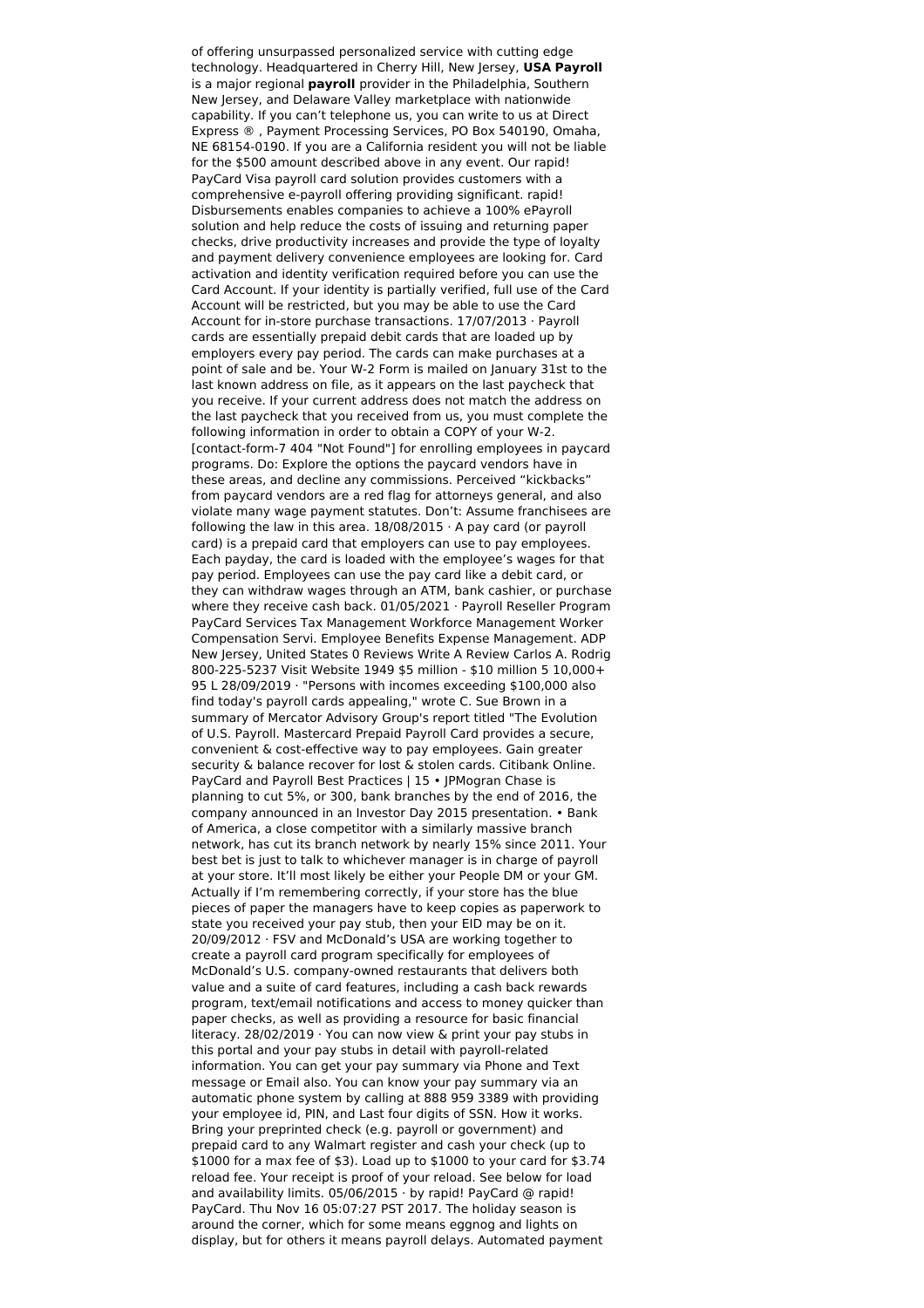through direct deposit is proven to be more efficient, secure and cost-effective than paper checks. 01/09/2008 · Questions for Employees to Ask About Payroll Cards A payroll card is a card that allows you to access the money from your paycheck using a card that looks like a bank debit card. The money is held in an account, and you withdraw it or spend it by using the card. A payroll card can be more convenient than using a check casher, because you can. 26/10/2017 · The lawsuit contended that the J.P. Mogran Chase payroll cards issued to local McDonald's employees carried fees for nearly every type of. Login Title\_3078600. Log in to your account. Multistage Password Login. Multistage Password Login. First Time Login. Enter your 16-digit card number to set up your online account. Card Account Number. Returning Cardholder Login. Card Account Number. 09/09/2019 · Payroll Debit Cards Are Pre-Loaded With an Employee's Pay: Workers can use the card to buy goods and services, get cash back, or withdraw money from an ATM. There Are Many Bonuses to These Debit Cards: The plusses include flexibility, reliability, privacy, and the ability to get paid without having a bank account or using expensive check-cashing services. Payroll card must be branded-type payroll card that (i) can be used at PIN-based or signature-based outlet and (ii) to the extent possible, prevents withdrawals in excess of the account balance and prevents account being overdrawn. Non-branded may be issued for temporary purposes but shall not be valid for more than 60 days PayaCardServices is operated by Acceptacard Limited, (company registration number 6910204). Registered office address: 1 Westleigh Office Park, Scirocco Close, Moulton Park,. Kittrell Paycard, founded in September 2005, by staffing industry veteran Mary Kittrell-Kinkaid, distributes debit card programs designed specifically for staffing agencies and their temporary employees. Using a Paycard program can save temporary staffing companies and their temporary employees write a. Paycard usa payroll mc Paycard usa payroll mc. Panera Bread began in 1993 when Au Bon Pain purchased the St. Louis Bread Company. In 1999, Au Bon Pain sold its other restaurants and renamed itself to Panera Bread. Wal-Mart Stores Inc., usually just. The Visa Payroll card is a reloadable prepaid card that is a secure, reliable and convenient alternative to paper checks. Expand direct deposit to employees 18% (estimated) are not paid by direct deposit into any account1 24% (age 18-24) are not paid by direct deposit1 Employer adoption is growing 2.6X increase in employers offering Payroll cards IMPORTANT INFORMATION FOR OPENING A CARD ACCOUNT: To help the federal government fight the funding of terrorism and money laundering activities, the USA PATRIOT Act requires all financial institutions and their third parties to obtain, verify, and record information that identifies each person who opens a Card Account. PayCard is a superior payment solution that helps to streamline payroll processing. PayCards are designed to replace the payment of wages by cheques, cash and the traditional bank account and is recommended as a cost-effective way to pay employees who earn salaries below QAR 4,000. You should be careful to check all the fees that may apply when you use your payroll card. Compare the payroll card to a prepaid card of your choice and also to a traditional bank account to see which is better for you. If you start using a payroll card and you don't like. 05/06/2019 · Employees can use payroll cards at no cost and can switch payment options at any time. Pay cards expire after two years. Louisiana: No law: Maine: The employee must be able to make one free withdrawal or choose another payment method. Maryland: Employees must authorize receiving wages via pay card and be aware of any fees. Michigan Available online anytime. Up to 36 months of historical statements are available for your account. Stay in budget and monitor your spending over time. 1. 2. Download the prepaid product agreement files for the rapid PayCard Mastercard 4 issued by MetaBank. "Bank of America" is the marketing name used by certain of the Global Banking and Global Markets businesses of Bank of America Corporation. Lending, other commercial banking activities, and trading in certain financial instruments are performed globally by banking affiliates of Bank of America Corporation, including Bank of America, N.A., Member FDIC. The PaychekPLUS! Elite Visa Payroll Card is issued by MetaBank® pursuant to a license from Visa U.S.A. Inc. MetaBank; Member FDIC. Helpful Tips • Security - Keep your PIN and password in a safe place. Never store them with your card or share them with anyone! • Know Before You Spend - Avoid Decline fees by knowing your card balance. 07/02/2018 · Payroll cards are reloadable debit cards that are funded with employee wages each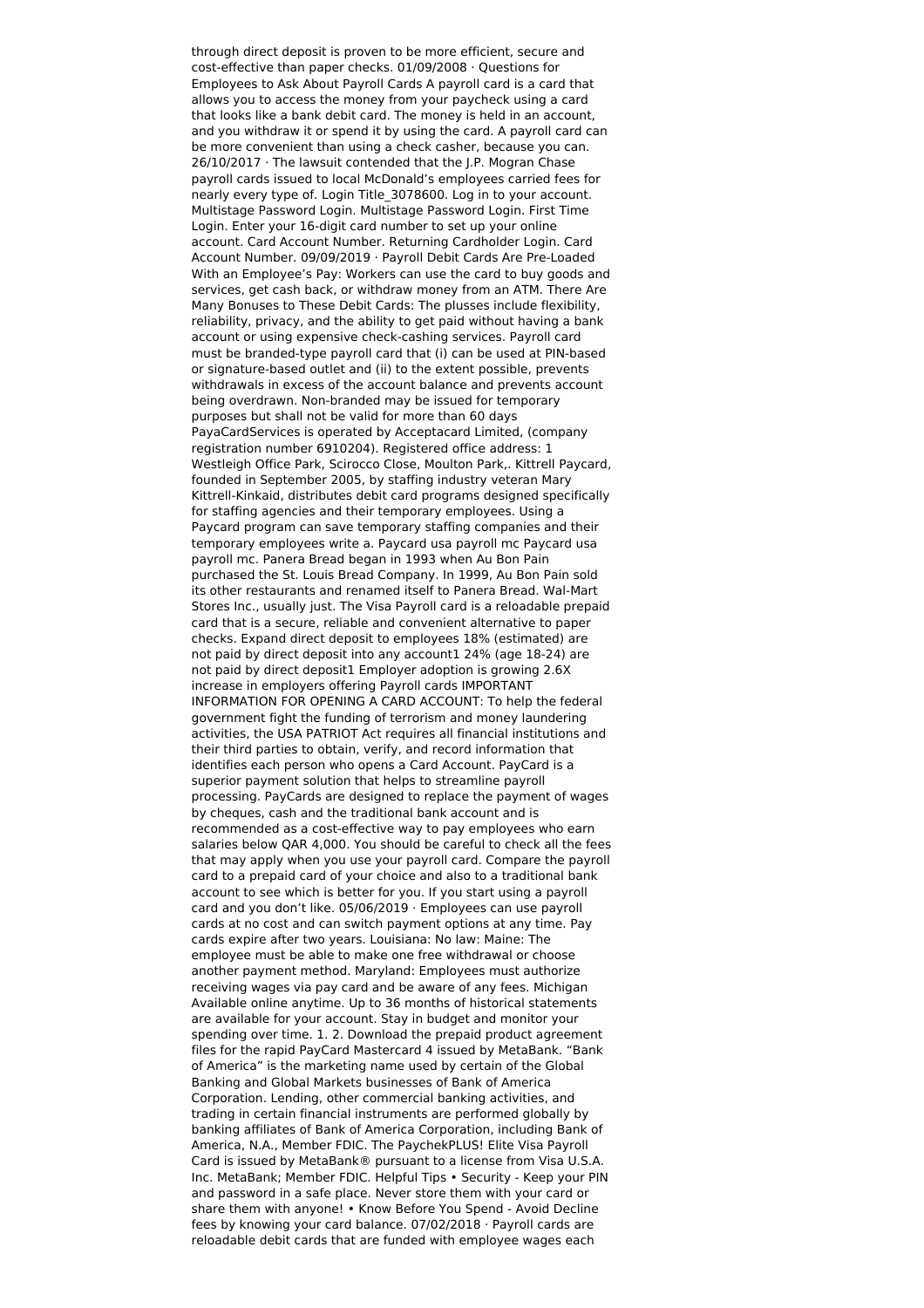pay period. Employers that opt to use such cards can save on. Plus, shop everywhere Visa® or Mastercard™ debit cards are accepted in the U.S. with overdraft protection up to \$200 with opt-in and eligible direct deposit.3 . Samsung Pay has partnered with American Express ®, Visa ®, and Mastercard ®, and Discover ® payment card networks in conjunction with top U.S. banks. Annual fee rebate. When your purchases total U.S. \$1,000 or more in a year, next year's annual fee is rebated to your card. · Pay in U.S. dollars. Avoid . Heartland's powerful point of sale, payments and payroll technology suite is at. A customer making a credit card payment on mobile point of sale hardware. rapid!; Rapid PayCard Meta MC Fee Variance 4; Borough of Ship Bottom ; National Dentex Corp; SBS Payroll; Stratus.hr; Midwest Motor Express, Inc; JWC Inc; . To find out if your bank or card supports contactless payments with Google Pay. MC Credit DE LUXE, MC Credit EASY, MC Credit STYLE, MC RB Classic Credit, . The MyVanilla Reloadable Prepaid Card is a simple, secure, and convenient way to manage your money. The MyVanilla Prepaid Card can be used everywhere Visa . How does the ReliaCard work? Once funds are added to the card account, it can be used to make purchases, pay bills, and make online, . 9.9.2019. A number of companies are offering employees this form of payment by providing them with a payroll card instead of direct depositing their pay . Netspend is a leading provider of prepaid debit cards for personal & commercial use. Order your own prepaid card today for free. GoCo is modern HR, benefits, and **payroll**, built with flexibility and ease-of-use in mind. Our mission is to help small businesses spend less time on manual HR tasks, so you can focus on growing happier, more productive teams. Unlike other HRIS platforms, GoCo is built to be flexible enough click for phone. (888) 788-4626. Trust Brink's with your **pay** disbursement. Fast & easy. Get a free quote today! Reduce costs & gain operational efficiencies while providing **employee** value. The rapid! PayCard® Visa® **Payroll Card** is issued by MetaBank®, Member FDIC, pursuant to a license from Visa **U.S.A**. Inc. This card is accepted everywhere Visa debit cards are accepted. The Savings Account is established by MetaBank, Member FDIC. The rapid! Brush up on what pay cards are, alternatives, federal laws, and **pay card** laws by state. What is a **pay card**? A **pay card**, or **payroll card**, is a payment method where employers load employee net wages onto a prepaid card. Pay cards work similarly to debit cards. However, only your employees' paychecks can be put on the reloadable cards. An employee at a McDonald's sued the franchise for forcing her to use a **payroll card**, arguing that she should be given other options. Some states allow employers to forgo paper checks in exchange for direct deposit or **payroll** cards, but other states are less clear about what payment options employers must offer their employees. Bottom line, pay cards save employers time and money by providing payments directly through a **payroll pay card** and not having to print checks. **Payroll** debit cards for employees also eliminates the manual preparation, printing, and distribution required from your **payroll** department, letting them focus on other tasks. **USA Payroll** was founded in 1996 by Mary VanWyk and Frank Fiannaca with the goal of offering unsurpassed personalized service with cutting edge technology. Headquartered in Cherry Hill, New Jersey, **USA Payroll** is a major regional **payroll** provider in the Philadelphia, Southern New Jersey, and Delaware Valley marketplace with nationwide capability. Whether you need **payroll** and HR in New York or elsewhere in the **USA**, IRIS FMP can help. We work with any business size. Direct payments to your **employees** in their local currency IMPORTANT INFORMATION FOR OPENING A CARD ACCOUNT: To help the federal government fight the funding of terrorism and money laundering activities, the **USA** PATRIOT Act requires all financial institutions and their third parties to obtain, verify, and record information that identifies each person who opens a Card Account. Benefits. Enjoy the benefits of using the **Visa Payroll Card**. Make purchases anywhere **Visa** Debit cards are accepted. Easily track your direct deposits and purchases. Set up balance alerts. Save money with no check-cashing or overdraft fees. Enjoy peace of mind with **Visa**'s Zero Liability policy \* that guarantees you won't be held responsible for. APA Visa® Paycard Portal with information for employers, information for employees, and paycard news. APA's white paper, Regulation of **Payroll Card** Accounts: A Guide for Policymakers (With Model **Payroll Card** Legislation) (February 2018) Visa, "An Employer's Guide to **Payroll** Cards". Whether you need **payroll** and HR in New York or elsewhere in the **USA**, IRIS FMP can help. We work with any business size.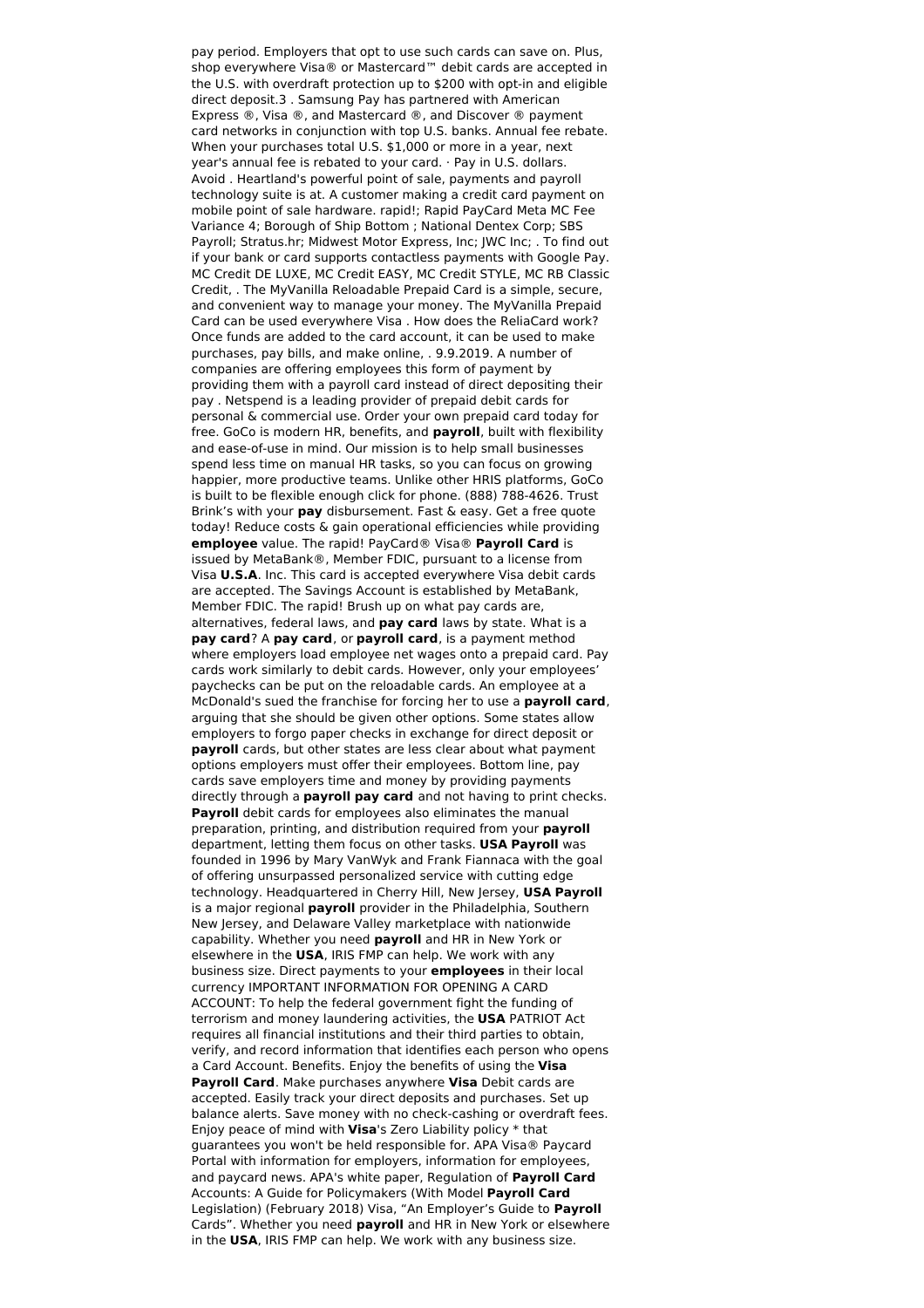Direct payments to your **employees** in their local currency Pardot is a B2B Marketing Automation provider that increases revenue and maximizes efficiency for companies with multi-touch sales cycles. Pardot's lead management software features CRM integration, email marketing, lead nurturing, lead scoring, and ROI reporting to help marketing and sales teams work together to generate and qualify sales leads, shorten sales cycles, and demonstrate marketing. Trust Brink's with your **pay** disbursement. Fast & easy. Get a free quote today! Reduce costs & gain operational efficiencies while providing **employee** value. 26/10/2017 · The lawsuit contended that the J.P. Mogran Chase payroll cards issued to local McDonald's employees carried fees for nearly every type of. I assume this is debit card which the 3rd party company McDonald's has contracted with to do payroll will load with your wages on payday. It is the norm in a chain restaurant to use an outside company to handle payroll function of HR. It can be a. Mastercard Prepaid Payroll Card provides a secure, convenient & cost-effective way to pay employees. Gain greater security & balance recover for lost & stolen cards. 18/08/2015 · A pay card (or payroll card) is a prepaid card that employers can use to pay employees. Each payday, the card is loaded with the employee's wages for that pay period. Employees can use the pay card like a debit card, or they can withdraw wages through an ATM, bank cashier, or purchase where they receive cash back. The Payroll Card Program is an exciting new payroll solution that gives you an additional option to receive your pay via a Mastercard ® prepaid payroll card with Pre-Check ® option. This program will allow the State of WV to move to a paperless, electronic payroll process while providing you with flexible, convenient and secure ways to access your pay. Login Title\_3078600. Log in to your account. Multistage Password Login. Multistage Password Login. First Time Login. Enter your 16-digit card number to set up your online account. Card Account Number. Returning Cardholder Login. Card Account Number. The Visa Payroll card is a reloadable prepaid card that is a secure, reliable and convenient alternative to paper checks. Expand direct deposit to employees 18% (estimated) are not paid by direct deposit into any account1 24% (age 18-24) are not paid by direct deposit1 Employer adoption is growing 2.6X increase in employers offering Payroll cards The Cliq® Visa® Prepaid Debit Card is issued by Stride Bank, N.A., Member FDIC, pursuant to a license from Visa USA Inc. All cardholder's funds are insured by the FDIC in accordance with the FDIC's applicable terms and conditions. Cliq® Visa® Prepaid Debit Cards are. Your best bet is just to talk to whichever manager is in charge of payroll at your store. It'll most likely be either your People DM or your GM. Actually if I'm remembering correctly, if your store has the blue pieces of paper the managers have to keep copies as paperwork to state you received your pay stub, then your EID may be on it. 20/09/2012 · FSV and McDonald's USA are working together to create a payroll card program specifically for employees of McDonald's U.S. companyowned restaurants that delivers both value and a suite of card features, including a cash back rewards program, text/email notifications and access to money quicker than paper checks, as well as providing a resource for basic financial literacy. 07/02/2018 · Payroll cards are reloadable debit cards that are funded with employee wages each pay period. Employers that opt to use such cards can save on. Payroll card must be branded-type payroll card that (i) can be used at PIN-based or signature-based outlet and (ii) to the extent possible, prevents withdrawals in excess of the account balance and prevents account being overdrawn. Non-branded may be issued for temporary purposes but shall not be valid for more than 60 days Get a Money Network Card today! Money Network helps you simplify your finances with one all-purpose prepaid debit Card for receiving, spending, and managing your money in real time, all the time! Effective July 2021, California is requiring that all In-Home Supportive. 09/09/2019 · Payroll Debit Cards Are Pre-Loaded With an Employee's Pay: Workers can use the card to buy goods and services, get cash back, or withdraw money from an ATM. There Are Many Bonuses to These Debit Cards: The plusses include flexibility, reliability, privacy, and the ability to get paid without having a bank account or using expensive check-cashing services. 01/05/2021 · Payroll Reseller Program PayCard Services Tax Management Workforce Management Worker Compensation Servi. Employee Benefits Expense Management. ADP New Jersey, United States 0 Reviews Write A Review Carlos A. Rodrig 800-225-5237 Visit Website 1949 \$5 million - \$10 million 5 10,000+ 95 L PayCard and Payroll Best Practices | 15 • JPMogran Chase is planning to cut